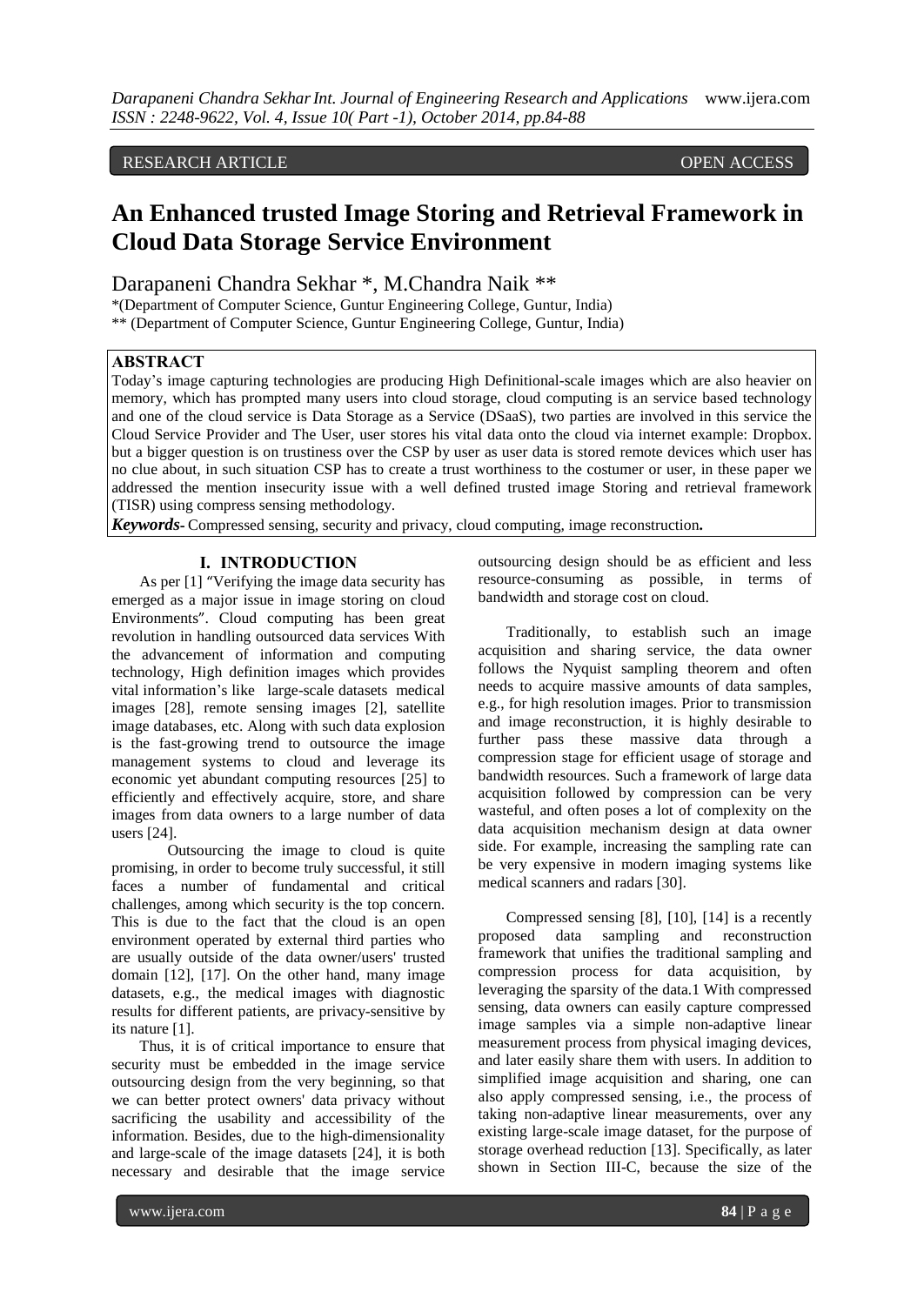sample vectors is almost always much less than the original image data, simply storing the compressed sample vectors rather than the actual image data can help save the storage cost as much as 50% [13]. Understanding these benefits of compressed sensing is pivotal, because it would allow us to explore new possibilities of establishing secure and privacyassured image service outsourcing in cloud computing, which aims to take security, complexity, and efficiency into consideration from the very beginning of the service flow.

In this paper, we initiate the investigation for these challenges and propose a novel outsourced image recovery service (TISR) architecture with privacy assurance. For the simplicity of data acquisition at data owner side, TISR is specifically designed under the compressed sensing framework. The acquired image samples from data owners are later sent to cloud, which can be considered as a central data hub and is responsible for image sample<br>storage and provides on-demand image storage and provides on-demand image reconstruction service for data users. Because reconstructing images from compressed samples requires solving an optimization problem [11], it can be burdensome for users with computationally weak devices, like tablets or large-screen smart phones. TISR aims to shift such expensive computing workloads from data users to cloud for faster image reconstruction and less local resource consumption, yet without introducing undesired privacy leakages on the possibly sensitive image samples or the recovered image content. To meet these challenging requirements, a core part of the TISR design is a tailored lightweight problem transformation mechanism, which can help data owner/user to

1To be consistent with the majority work in compressed sensing, we treat images as real-valued signals or data with finite dimensions, which can be represented as a long one-dimensional vector

protect the sensitive data contained in the optimization problem for original image reconstruction. Cloud only sees a protected version of the compressed sample, solves a protected version of the original optimization problem, and outputs a protected version of the reconstructed image, which can later be sent to data user/owner for easy local post processing. Compared to directly reconstructing the image locally, TISR is expected to bring considerable computational savings to the owner/users. As another salient feature, TISR also has the benefit of not incurring much extra computational overhead on the cloud side. Our contributions can be summarized as follows.

• To our best knowledge, TISR is the first image service outsourcing design in cloud that addresses the design challenges of security, complexity, and efficiency simultaneously.

- We show that TISR not only supports the typical sparse data acquisition and reconstruction in standard compressed sensing context, but can be extended to non-sparse general data via approximation with broader application spectrum.
- We thoroughly analyze the security guarantee of TISR and demonstrate the efficiency and effectiveness of TISR via experiment with real world data sets. For completeness, we also discuss how to achieve possible performance speedup via hardware built-in system design.

The rest of this paper is organized as follows. Section II discusses the related work. Section III introduces the system architecture, threat model, system design goals, and some preliminaries. Then Section IV gives the detailed mechanism description, followed by security and efficiency analysis in Section V and further discussions on performance speedup in Section VI. Section VII gives the empirical results. Finally, Section VIII gives the concluding remarks.

## **II.Previous Work**

Compressed sensing [8], [10], [14] is a data sensing and reconstruction framework well-known for its simplicity of unifying the traditional sampling and compression for data acquisition. Along that line of research, one recent work [13] by Donoho . to leverage compressed sensing to compress the storage of correlated image datasets. The idea is to store the compressed image samples instead of the whole image, either in compressed or uncompressed format, on storage servers. Their results show that storing compressed samples offers about 50% storage reduction compared to storing the original image in uncompressed format or other data application scenarios where data compression may not be done. But their work does not consider security in mind, which is an indispensable design requirement in TISR. In fact, compared to [13] that only focuses on storage reduction, our proposed TISR aims to achieve a much more ambitious goal, which is an outsourced image service platform and takes into consideration of security, efficiency, effectiveness, and complexity from the very beginning of the service flow. Another interesting line of research loosely related to the proposed TISR is about the security and robustness of compressed sensing based encryption [27], [29]. Those works explore the inherent security strength of linear measurement provided by the process of compressed sensing. The authors have shown that if the sensing matrix is unknown to the adversary, then the attempt to exhaustive searching based original data recovery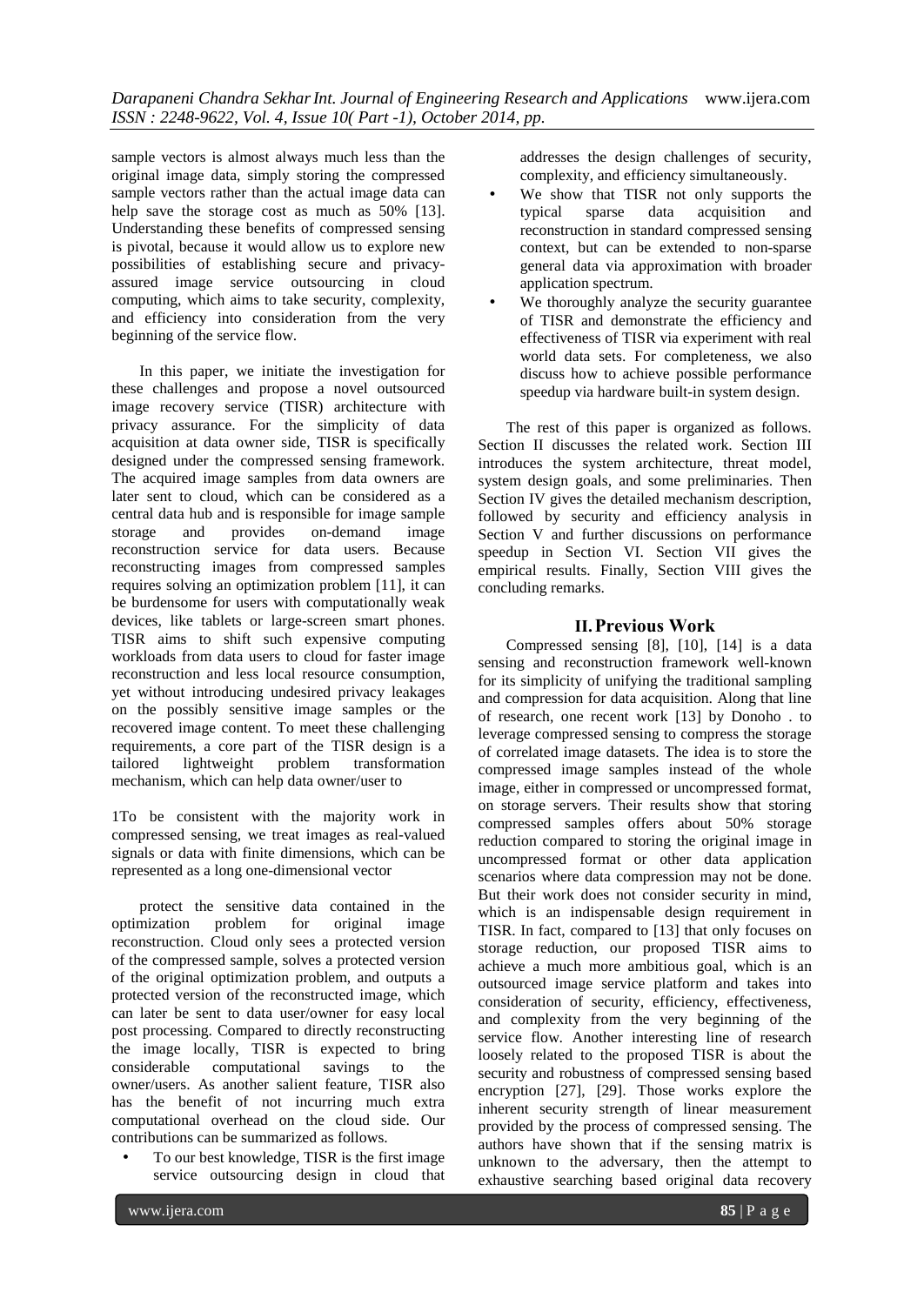can be considered as computationally infeasible. However, these results are not applicable to TISR as we intentionally want the cloud to do the image reconstruction job for us, with the challenge of not revealing either the compressed samples or the reconstructed image content.

This privacy-preserving image recovery service in TISR that we propose to explore is also akin to the literature of secure computation outsourcing [3] [6], [18], [20], [21], which aims to protects both input and output privacy of the outsourced computations. With the breakthrough on fully homomorphic encryption (FHE), a recent work by Gennaro et al. [18] shows that a theoretical solution has already been feasible. The idea is to represent any computation via a garbled combinational circuit [28] and then evaluate it using encrypted input based on FHE. However, such a theoretical approach is still far from being practical, especially when applied in the contexts of image sensing and reconstruction contexts. Both the extremely large circuit and the huge operation complexity of FHE make the general solution impossible to be handled in practice, at least in a foreseeable future. Researchers have also been working on specific designs for securely outsourcing specialized computation tasks, like scientific computations, sequence comparisons, matrix multiplications, modular exponentiations,

etc. [3]\_[6]. Again, the highly customised design, some of which even involve heavy cryptographic protocols, are also not applicable in TISR. Another existing list of work that loosely relates to (but is also significantly different from) our work is secure multiparty computation (SMC). Firstly introduced by Rachlin [28] and later extended by Goldreich et al. [19] and others. SMC allows two or more parties to jointly compute some general function while hiding their inputs to each other. However, schemes in the context of SMC usually impose comparable computation burden on each involved parties, which is undesirable when applied to TISR model.

In short, practically efficient mechanisms with immediate practices for secure image recovery service outsourcing in cloud are still missing.

### **III. PROBLEM SOLVING**

### **3.1 Service Model and Threat Model**

The basic service model in the TISR architecture includes the following: At first, data owner acquires raw image data, in the form of compressed image samples, from the physical world under different imaging application contexts. To reduce the local storage and maintenance overhead, data owner later outsources the raw image samples to the cloud for storage and processing. The cloud will on-demand reconstruct the images from those samples upon

receiving the requests from the users. In our model, data users are assumed to possess mobile devices with only limited computational resources.



**Figure 1.** The TISR architecture in public cloud.

Fig. 1 demonstrates the basic message flow in TISR. Let **f** and **y** be the signal and its compressed samples to be captured by the data owner (to be elaborated in Section IV). For privacy protection, data owner in TISR will not outsource **y** directly. Instead, he outsources an encrypted version **y**\_ of **y** and some associated metadata to cloud. Next, the cloud reconstructs an output **f**\_ directly over the encrypted **y**\_ and sends **f**\_ to data users. Finally, the user obtains **f** by decrypting **f**\_. We leave the management and sharing of the secret keying material *K* between the data owner and users in our detailed decryption of TISR design. In Fig. 1, each block module is considered as the process of a program taking input and producing output. We further assume that the programs are public and the data are private.

Throughout this paper, we consider a semitrusted cloud as the adversary in TISR. The cloud is assumed to honestly perform the image reconstruction service as specified, but be curious in learning owner/user's data content. Because the images samples captured by data owners usually contain data specific/sensitive information, we have to make sure no data outside the data owner/user's process is in unprotected format.

### **3.2 Design model**

Design model for TISR

- Security: TISR should provide the strongest possible protection on both the private image samples and the content of the recovered images from the cloud during the service flow.
- Effectiveness: TISR should enable cloud to effectively perform the image reconstruction service over the encrypted samples, which can later be correctly decrypted by user.
- Efficiency: TISR should bring savings from the computation and/or storage aspects to data owner and users, while keeping the extra cost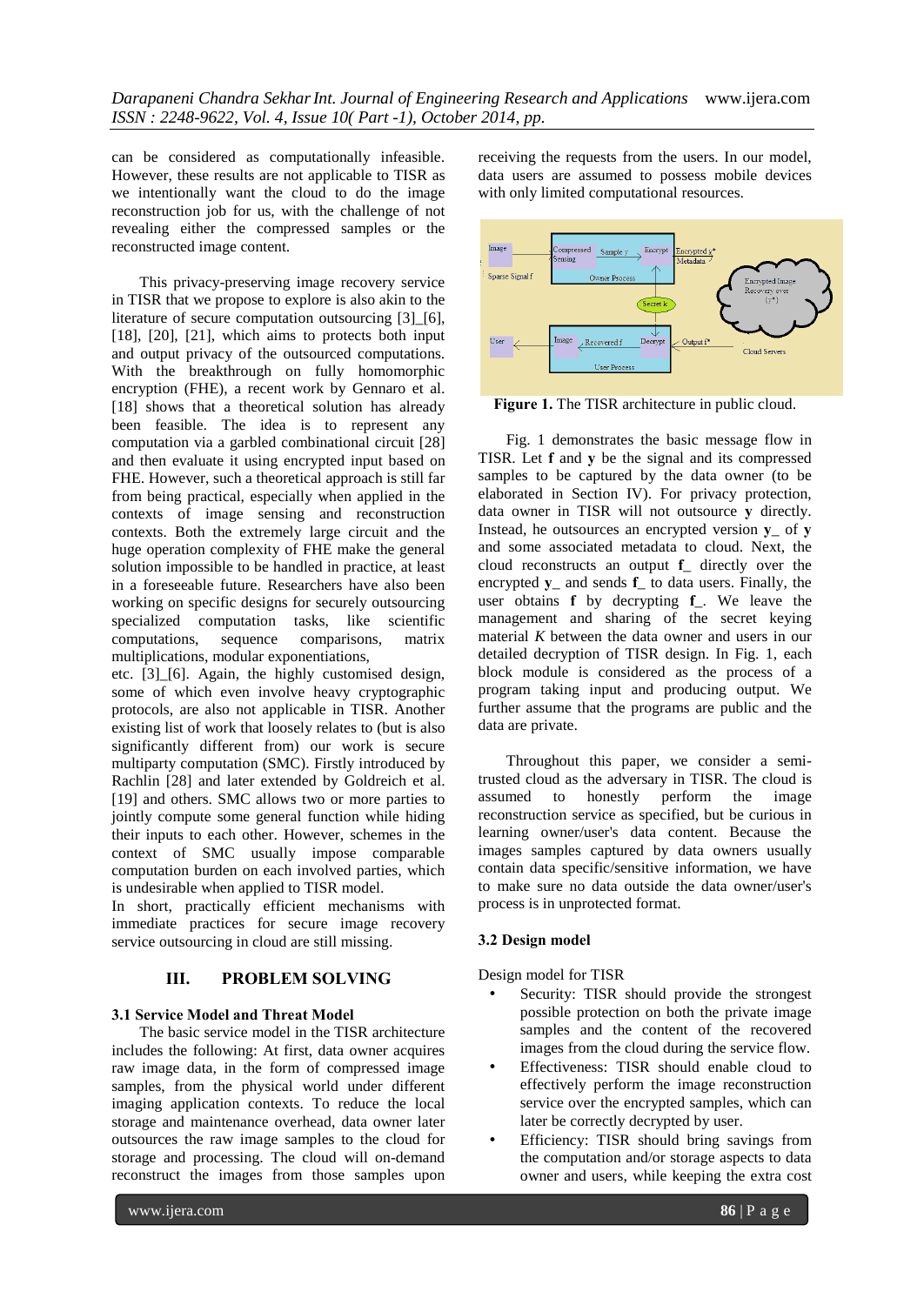of processing encrypted image samples on cloud as small as possible.

Extensibility: In addition to image reconstruction service, TISR should be made possible to support other extensible service interfaces and even performance speedup via hardware built-in design.

### **IV. THE TISR DESIGN**

While compressed sensing simplifies the data acquisition at data owner, it makes the data recovery from the compressed samples a computationally intensive task. As introduced in the preliminary, it requires the data users to solve an optimization problem, which could be very challenging for the data user with computationally weak devices like smart phones. Therefore, enabling a secure data recovery service by lever- aging the cloud is of critical importance in our proposed TISR architecture. Due to the sensitive nature of data, to outsource compressed image samples directly to the cloud is prohibited. And we need to protect the image samples *before* outsourcing them to the cloud. The cloud should not be able to learn the private content of the image samples either before or after the image reconstruction. To securely answer all these challenges while maintaining practically acceptable performance, we propose to investigate the secure transformation based approaches to achieve secure image reconstruction outsourcing to cloud. Below we start with the introduction of TISR framework and its related security definition.

### **4.1 Framework and Security Definitions of TISR**

Given the problem formation for image reconstruction in Section III-C, our design challenge in TISR is how to let the cloud efficiently solve the optimization problem,

 $\Omega = (\mathbf{F}, \mathbf{y}, \mathbf{I}, \mathbf{1}^T)$ , for image formation without equating content of either compressed image samples y or the reestabilshed image data g. To meet these design challenges, we propose to build TISR via the following random trans-formation based framework, which includes 4 probabilistic polynomial time algorithms as described below.

- PGenaration is a algorithm running at the data owner end, which generates the secret key *P* upon getting input of some security parameter 1<sup>p</sup>.
- PTrans is a problem transformation algorithm flexibly running at either data owner or data user side, which generates a randomly transformed optimization problem  $\Omega_p$  upon getting input of some secret key *P* and an original problem Ω.
- PSolv is a problem solving algorithm running

at the cloud side, which solves the transformed problem  $\Omega_p$  and generates answer h.

PRec is the recover algorithm running at the data user side, which generates the answer g of original problem  $\Omega$  upon getting input of the secret key *P* and the answer h of  $\Omega$  *p* from cloud.

We denote this framework of TISR as ᴦ=(PGen,PTran, PSolv, PRec). Because г is supposed to be a random transformation framework, its security strength really hinges on the adversary's advantage of guessing  $\Omega$  given  $\Omega_p$ . Intuitively, for any two problems  $\Omega$  0,  $\Omega$  1 with the same size as defined in Eq. (4), it would be difficult for the adversary to tell them apart after the random transformation. Formally, we define the security strength of as follows.

### **V. Privacy-Assurance Evaluation**

Recall that TISR provides the privacy-assurance that users can harness the cloud to securely recover the image without revealing the underlying image content. This can be achieved because what cloud really recovers, **h**, protects the original sparse vector **h** via a general affine mapping  $g = Oh -e$  with a random choices of **Q** and **e**. To give the empirical results on privacy-assurance, recovering using the blinded vector  $\mathbf{h} = \mathbf{Q} - 1(\mathbf{g} + \mathbf{e}).$ 

In both cases, the quick affine map by **Q** and **e** over **g** provides good enough protection for image protection. This explains given the basis **V** and the recovered encrypted vector **h** only consists of unclear image segments.. It is safe to say that TISR provides satisfactory trustiness. That is, without knowledge of secret key, the actual content of the protected underlying image cannot be perceived.

### **VI. CONCLUSION**

In this paper, we have proposed TISR framework, ISR provides the privacy-assurance that users can harness the cloud to securely recover the image without revealing the underlying image content. With TISR, data owners can utilize the benefit of compressed sensing to consolidate the sampling and image compression via only linear measurements. TISR is able to achieve robustness and effectiveness in handling image reconstruction in cases of sparse data as well as non-sparse general data via proper approximation. Both extensive security analysis and empirical experiments have been provided to demonstrate the privacy-assurance, efficiency, and the effectiveness of TISR. On top of the current architecture, we also demonstrate a proof-of-concept of possible performance speedup through hardware